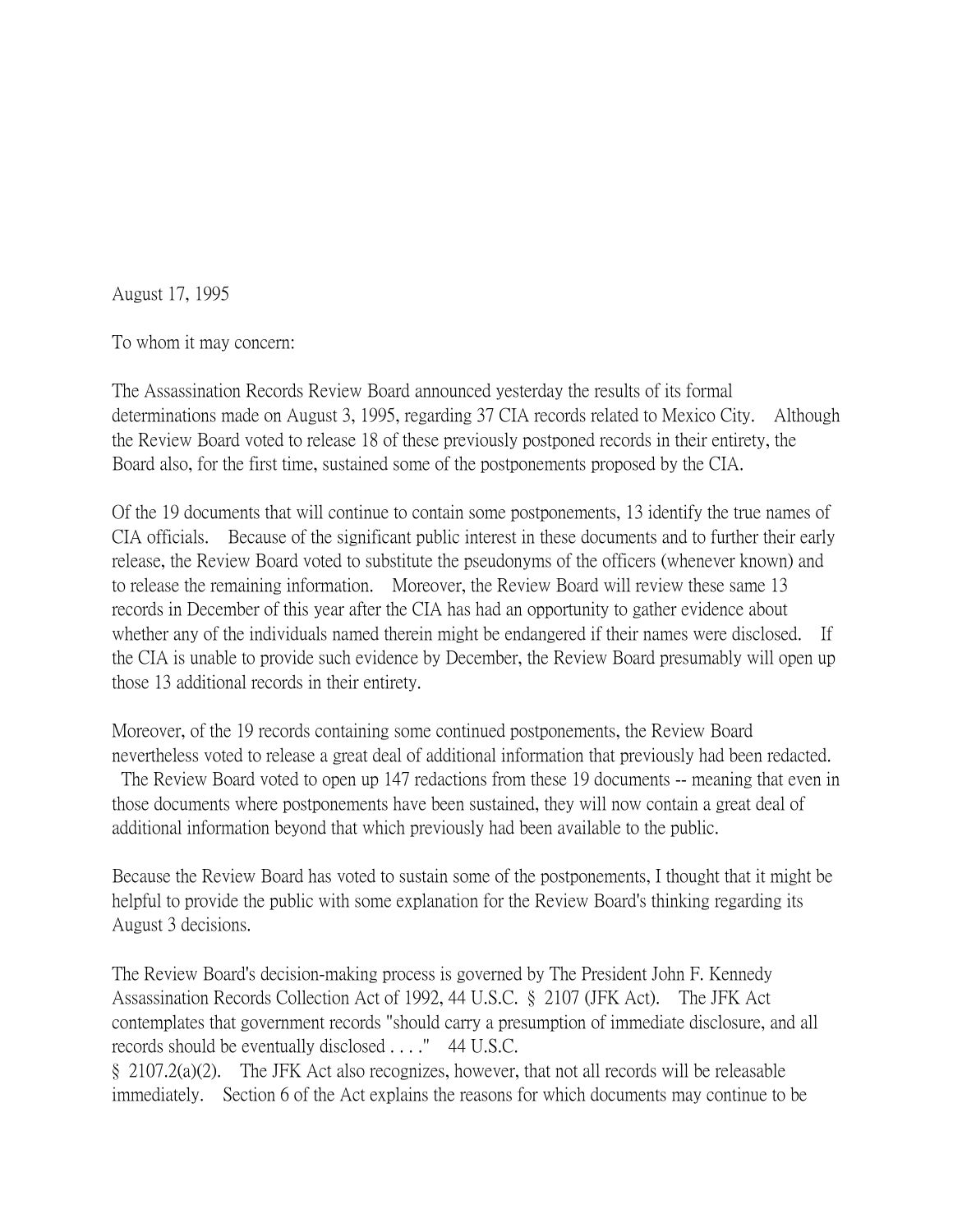August 16, 1995 Page 2

postponed, including the protection of sensitive sources and methods.

The Review Board's responsibility is to make an independent and informed assessment of whether information redacted from agency documents should be released to the public, or whether one of the statutory restrictions of Section 6 should apply. Each time that the Review Board makes a decision, it weighs the public's interest in the record, the statutory presumption favoring release, and the specific grounds for which a record might continue to be postponed under the JFK Act.

The Review Board is strongly committed to fulfilling its statutory burden to make its assessments independently from the agencies. In most instances thus far, the Review Board has decided in favor of release of the previously redacted information. We are aware of no comparable effort in American history to disclose so much information that goes to the heart of the intelligence community's records.

The postponed information from the August 3 determinations can be divided into three categories.

First, as described above, the majority of the postponements are the true names of CIA officers. The Review Board decided to substitute pseudonyms for true names and to re-review the question of release of the true names in December of this year.

Second, in one document, the Review Board decided to postpone part of a file number. The Review Board is convinced that the entire file number should not be made public, although it has released a portion of it.

Third, the Review Board decided that some details of the CIA's Mexico City operations should continue to be withheld and has, accordingly, redacted modest amounts of information. In some cases there are sensitive cryptonyms that the Review Board believes should be redacted in whole or in part. Whenever possible, the Review Board voted to release the digraph (the first two letters of the cryptonym that typically identifies the country or entity at issue) while postponing the remainder of the cryptonym. The Review Board has, thus far, voted in all circumstances to release all substantive information in the records that relate either to Lee Harvey Oswald or to the assassination of President Kennedy.

Although the Review Board members have vigorously discussed the issues involved in postponements and releases, its decisions have thus far been unanimous. The fact that the Review Board votes have been unanimous should provide some assurance, both to the wider public and to the intelligence community, that it is working hard to achieve the proper balance between the statutory presumption favoring disclosure and the protection of sensitive sources and methods.